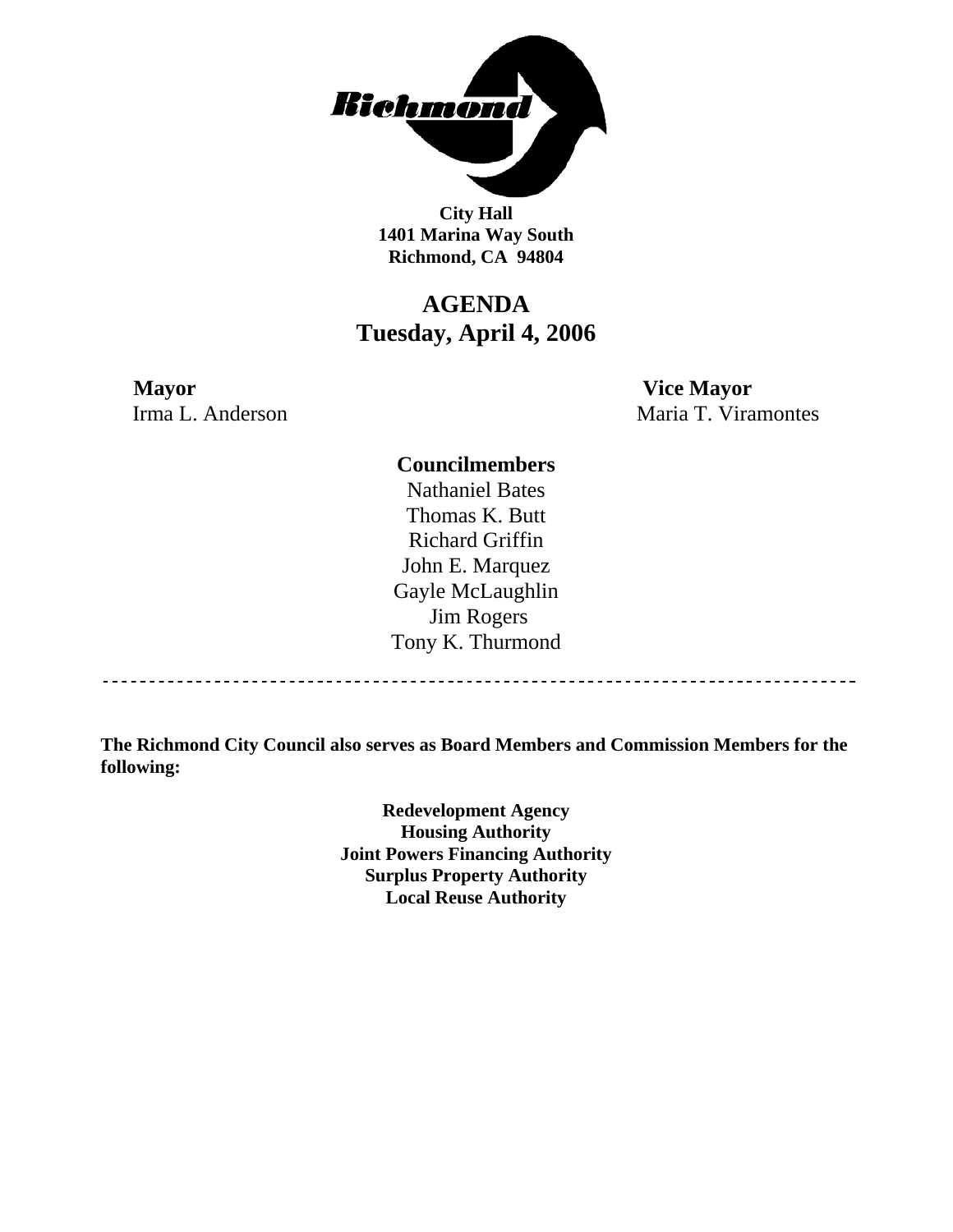# **MEETING PROCEDURES**

The City of Richmond encourages community participation at its City Council meetings and has established procedures that are intended to accommodate public input in a timely and time-sensitive way. As a courtesy to all members of the public who wish to participate in City Council meetings, please observe the following procedures:

**PUBLIC COMMENT ON AGENDA ITEMS:** Anyone who desires to address the City Council on items appearing on the agenda must complete and file a pink speaker's card with the City Clerk **prior** to the City Council's consideration of the item. Once the City Clerk has announced the item and discussion has commenced, no person shall be permitted to speak on the item other than those persons who have submitted their names to the City Clerk. Your name will be called when the item is announced for discussion. **Each speaker will be allowed TWO (2) MINUTES to address the City Council on NON-PUBLIC HEARING items listed on the agenda.** 

**OPEN FORUM FOR PUBLIC COMMENT:** Individuals who would like to address the City Council on matters not listed on the agenda or on **Presentations, Proclamations and Commendations, Report from the City Attorney, or Reports of Officers** may do so under Open Forum. All speakers must complete and file a pink speaker's card with the City Clerk **prior** to the commencement of Open Forum. **The amount of time allotted to individual speakers shall be determined based on the number of persons requesting to speak during this item. The time allocation for each speaker will be as follows: 15 or fewer speakers, a maximum of 2 minutes; 16 to 24 speakers, a maximum of 1 and one-half minutes; and 25 or more speakers, a maximum of 1 minute.** 

### **SPEAKERS ARE REQUESTED TO OCCUPY THE RESERVED SEATS IN THE FRONT ROW BEHIND THE SPEAKER'S PODIUM AS THEIR NAME IS ANNOUNCED BY THE CITY CLERK.**

**CONSENT CALENDAR:** Consent Calendar items are considered routine and will be enacted, approved or adopted by one motion unless a request for removal for discussion or explanation is received from the audience or the City Council. A member of the audience requesting to remove an item from the Consent Calendar must complete and file a speaker's card with the City Clerk **prior to the City Council's consideration of Item D, Agenda Review.** An item removed from the Consent Calendar may be placed anywhere on the agenda following the City Council's agenda review.

*The City Council's adopted Rules of Procedure recognize that debate on policy is healthy; debate on personalities is not. The Chairperson has the right and obligation to cut off discussion that is too personal, too loud, or too crude.* 

**\*\*\*\*\*\*\*\*\*\*\*\*\*\*\*\*\*\*\*\*\*\*\*\*\*\*\*\*\*\*\*\*\*\*\*\*\*\*\*\*\*\*\*\*\*\*\*\*\*\*\*\*\*\*\*\*\*\***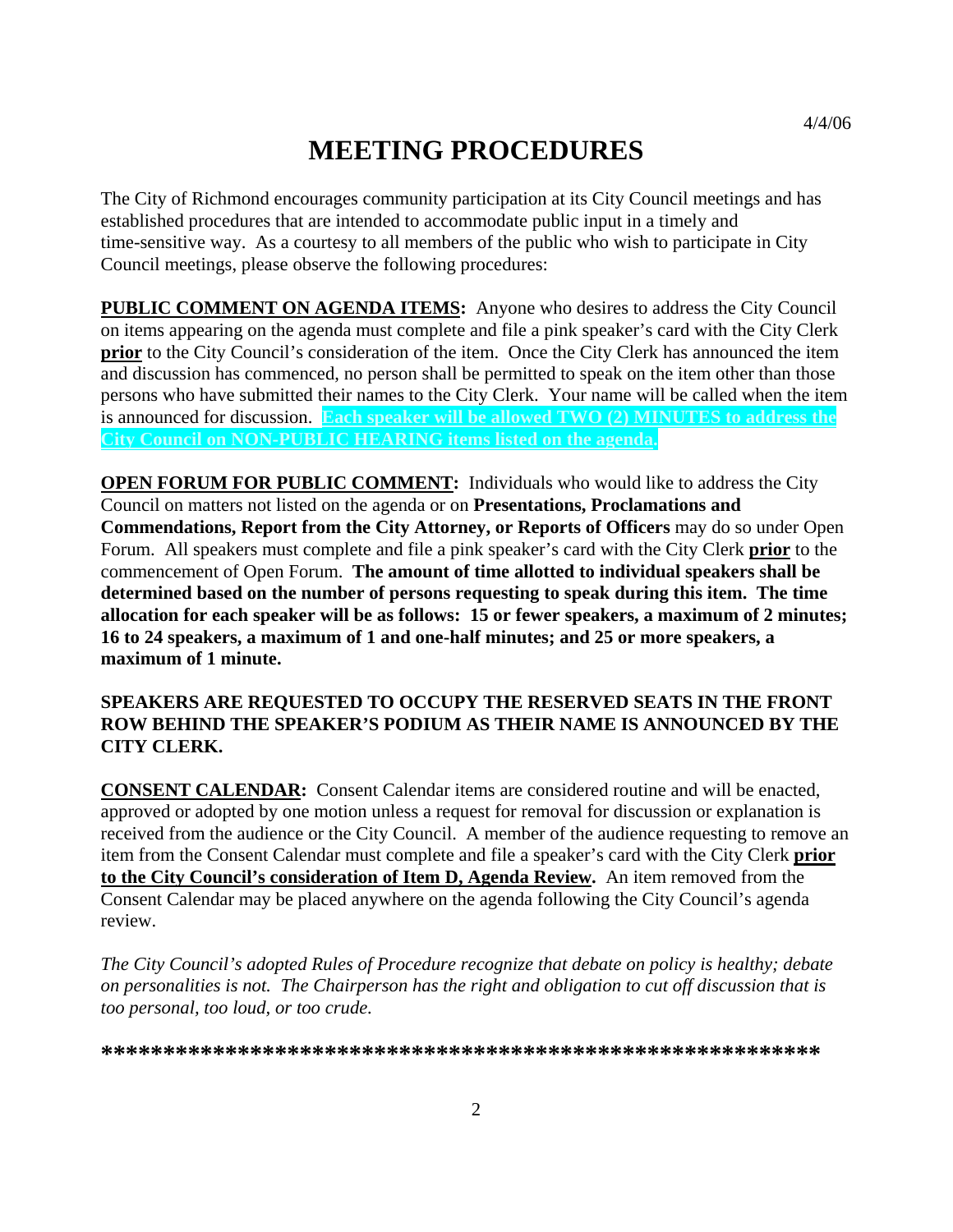# **MORNING OPEN SESSION 8:30 a.m.**

- **A. ROLL CALL**
- **B. PUBLIC COMMENT**

# **C. ADJOURN TO CLOSED SESSION**

# **CLOSED SESSIONS**

**Shimada Room of City Hall** 

# **CITY COUNCIL**

**CC-1. LIABILITY CLAIMS** 

 **Claimant: First Baptist Church** 

 **Agency Claimed Against: City of Richmond** 

**CC-2. CONFERENCE WITH LEGAL COUNSEL – ANTICIPATED LITIGATION (Initiation of litigation pursuant to Subdivision [c] of Government Code Section 54956.9)** 

 **One Case: Bauman Landscape Property**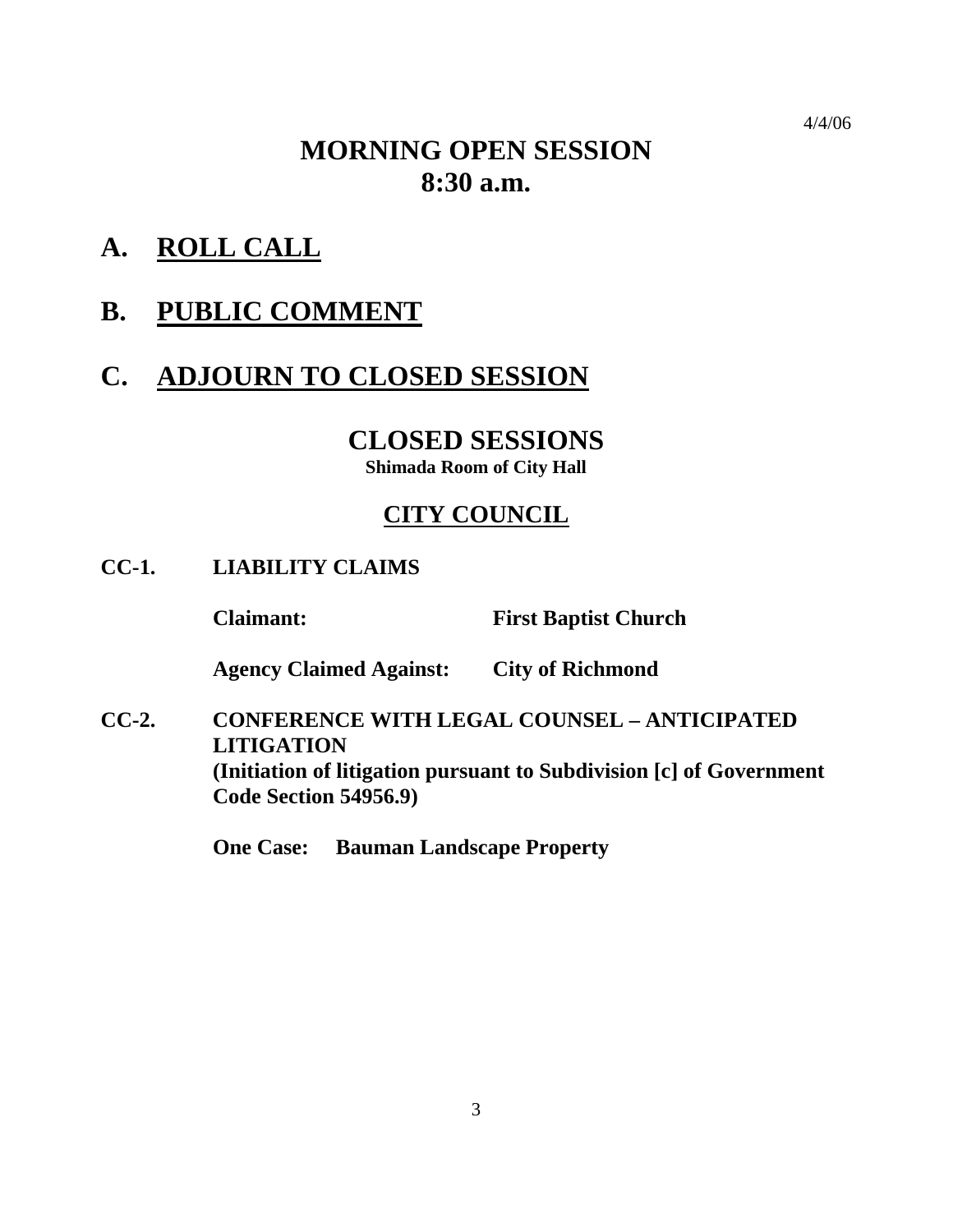## **OPEN SESSIONS COUNCIL CHAMBER**

# **RICHMOND COMMUNITY REDEVELOPMENT AGENCY 6:50 p.m.**

#### **A. ROLL CALL**

#### **B. STATEMENT OF CONFLICT OF INTEREST**

#### **C. CONSENT CALENDAR**

- **C-1. APPROVE**  amendment to an existing contract with Goldfarb and Lipman to increase the payment limit for legal services associated with Housing and Community Development projects. The increase in the payment limit amount is \$65,000, for a total of \$595,000 for the period May 2002 through June 2006 - Richmond Community Redevelopment Agency (Steve Duran 307-8140).
- **C-2. APPROVE**  amendment to an existing contract with Amerinational Community Services, Incorporated, increasing the payment limit by an amount of \$7,500, for a total of \$59,990 for financial loan services – Richmond Community Redevelopment Agency (Steve Duran 307-8140).
- **C-3. APPROVAL OF MINUTES** meeting held on March 21, 2006.

### **D. OPEN FORUM FOR PUBLIC COMMENT**

#### **E. ADJOURNMENT**

**\*\*\*\*\*\*\*\*\*\*\*\*\*\*\*\*\*\*\*\*\*\*\*\*\*\*\*\*\*\*\*\*\*\*\*\*\*\*\*\*\*\*\*\*\*\*\*\*\*\*\*\*\*\*\*\*\*\***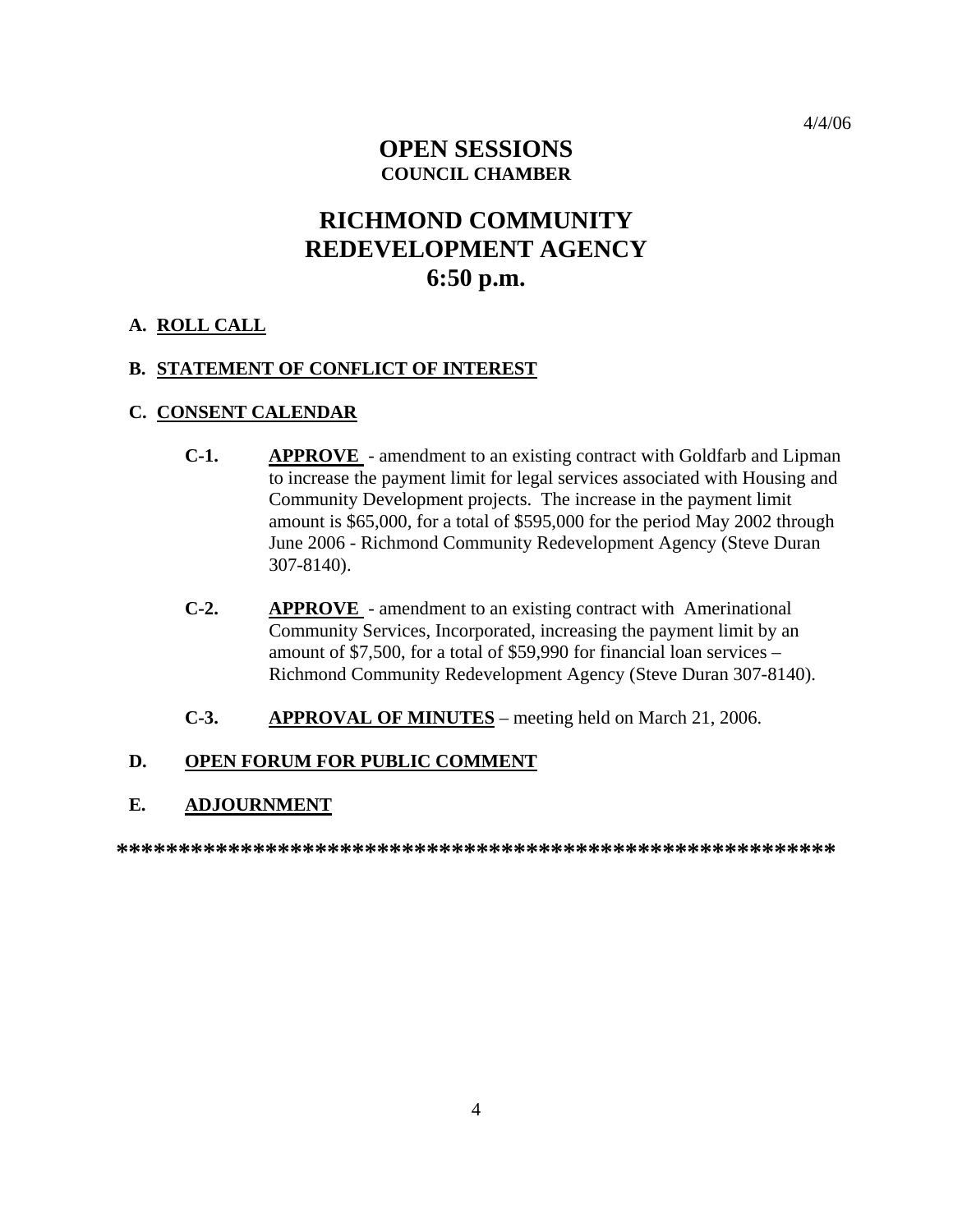# **CITY COUNCIL 7:00 p.m.**

#### **A. ROLL CALL**

#### **B. STATEMENT OF CONFLICT OF INTEREST**

#### **C. AGENDA REVIEW**

**Members of the audience requesting that an item or items be removed from the CONSENT CALENDAR must complete and file a pink speaker's card with the City Clerk prior to Agenda Review.** 

#### **D. REPORT FROM THE CITY ATTORNEY OF FINAL DECISIONS MADE AND NON-CONFIDENTIAL DISCUSSIONS HELD DURING EXECUTIVE SESSION**

#### **E. OPEN FORUM FOR PUBLIC COMMENT**

#### **F. PRESENTATIONS, PROCLAMATIONS, AND COMMENDATIONS**

**F-1.** Presentation and Financial Report to the Richmond Steelers Youth Football Team for their 2006 Football Program by Black Men and Women (BMW), and the West Contra Costa Salesian Boys and Girls Club regarding the March 2, 2006, Fundraiser Dinner – Councilmembers Bates and Griffin (620-6581).

#### **G. CONSENT CALENDAR**

 **Consent Calendar items are considered routine and will be enacted, approved or adopted by one motion unless a request for removal for discussion or explanation is received from the audience or the Council.** 

- **G-1. APPROVE** amendment of an existing contract with Cor-O-Van Records Management from \$9,999 to \$39,999 for storage of approximately 2,500 cartons for the Planning and Building Services Department – Planning/Building (Richard Mitchell/Fred Clement 620-6705).
- **G-2. APPROVE**  amendment of an existing agreement with Marcia Brown-Scurry to provide continued general legal assistant services in the City Attorney's office in the amount of \$7,200 for a total amount not to exceed \$17,199 – City Attorney (John Eastman 620-6509).
- **G-3. ADOPT A RESOLUTION**  amending the City of Richmond's Classification Plan to add the classification of **Deputy Police Chief** – Human Resources (Leslie T. Knight 620-6849).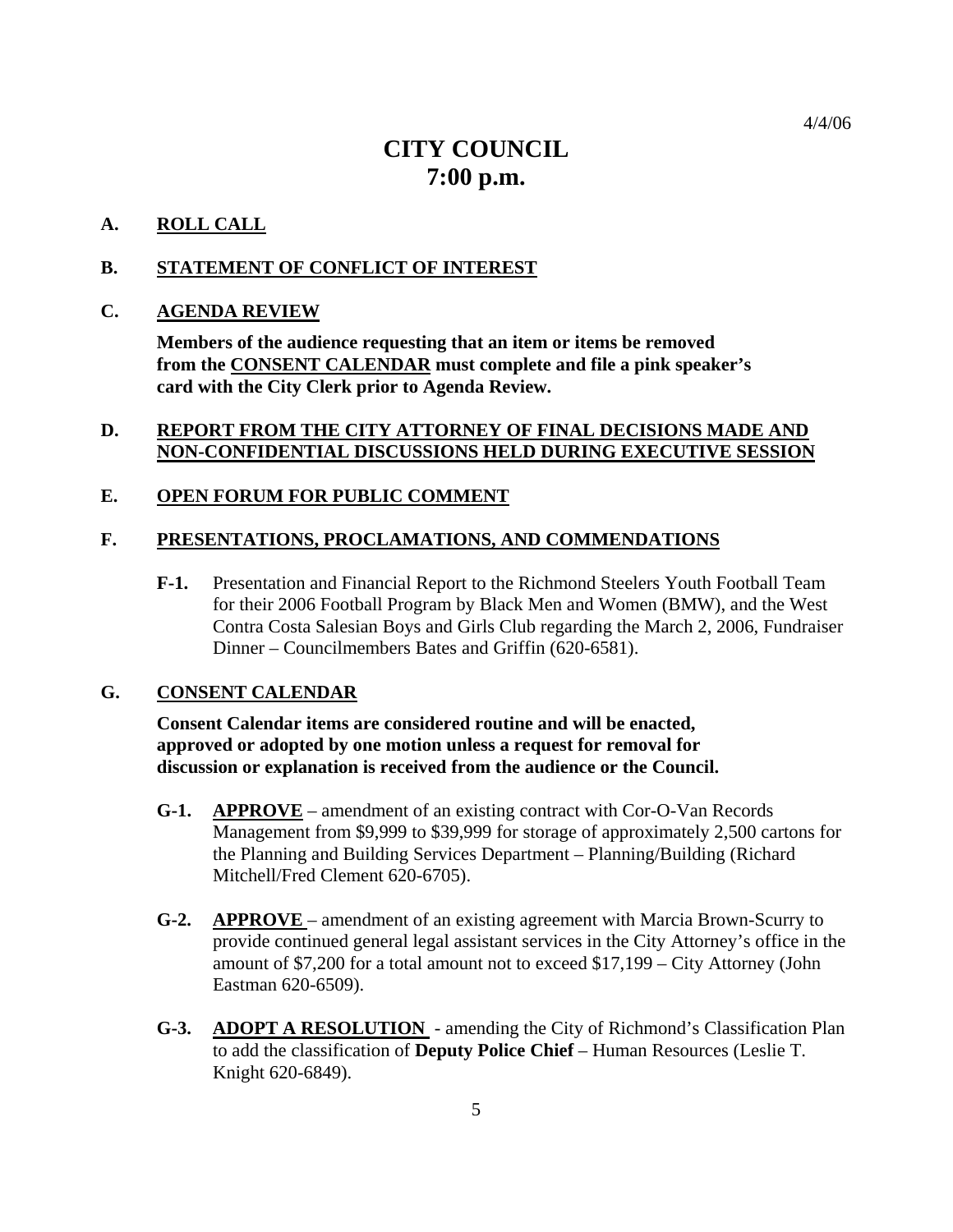- **G-4. INTRODUCE AN ORDINANCE**  establishing wages, salary, and compensation for the new classification of **Deputy Police Chief** – Human Resources (Leslie T. Knight 620-6849).
- **G-5. APPROVE**  a three-year contract with SBC to upgrade the City of Richmond's Internet Bandwidth for a total three-year contract amount not to exceed \$75,000 – Information Technology (Sue Hartman 620-6874).
- **G-6. APPROVE**  an amendment to an existing contract with Bay Hawk, Incorporated, to provide miscellaneous concrete repairs within the City of Richmond by one year, and increasing the value of the contract by \$200,000 for a total of \$756,000 – Engineering (Rich Davidson 307-8105).
- **G-7. ADOPT AN ORDINANCE**  establishing wages, salaries, and compensation for the Classification of **Law Office Supervisor (Salary Range #135E \$4,759- \$5,725/mo)** and amending Management Employees Ordinance No. 40-01, N.S. – Human Resources (Leslie Knight 620-6600).
- **G-8. ADOPT AN ORDINANCE**  establishing wages, salaries, and compensation for the new Classification of **City Prosecutor** (Salary Range #02.1 \$4,990-\$9,267/mo) Human Resources (Leslie Knight 620-6600).
- **G-9. ADOPT AN ORDINANCE**  establishing wages, salaries, and compensation for the new Classification of **Engineering Operations Administrator** (Salary Range #043D \$4,057-\$4,852) Human Resources (Leslie Knight 620-6600).
- **G-10. ADOPT AN ORDINANCE**  establishing wages, salaries, and compensation for the classification of **Legal Secretary (Salary Range #40C, \$3,862-\$4,695/mo)** and amending General Employees Ordinance No. 33-01, N.S. – Human Resources (Leslie Knight 620-6600).
- **G-11. ADOPT AN ORDINANCE**  amending Section 15.04.810.050 Affordable Housing Density Bonus of the Richmond Municipal Code – Planning (Richard Mitchell 307- 8159).
- **G-12. ADOPT AN ORDINANCE**  amending Section 9.24.080 of the Richmond Municipal Code for better regulation of vicious dogs and other dangerous animals – Councilmember Marquez (620-6581).
- **G-13. ADOPT AN ORDINANCE** amending Sections of the Richmond Municipal Code pertaining to Code Enforcement – City Attorney (John Eastman 620-6509).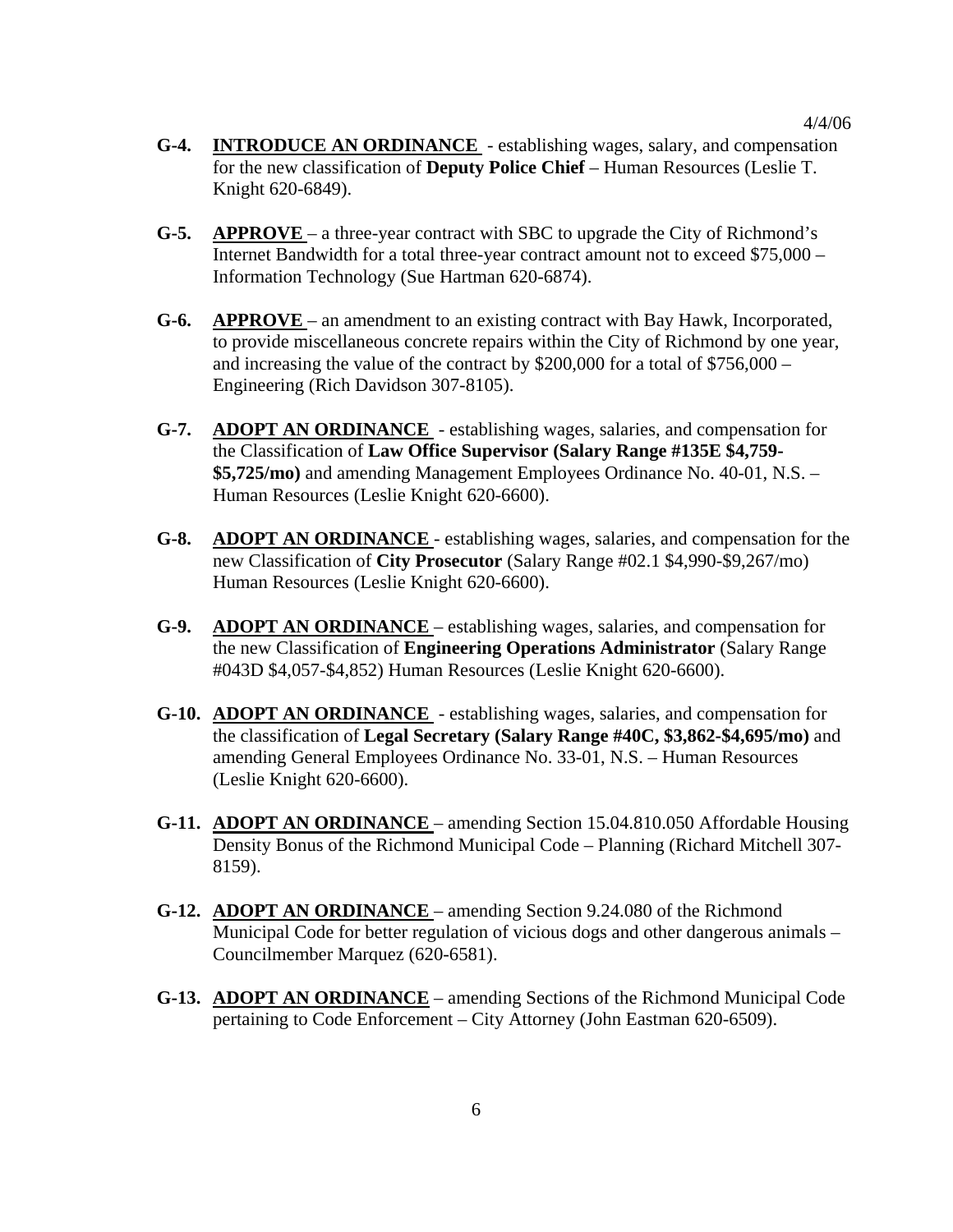- **G-14. AD0PT A RESOLUTION** directing staff to prepare proceedings in connection with the refunding of the City's Wastewater Revenue Bonds, Series 1999, and the financing of capital improvements to the City's wastewater system and appointing an Underwriter, Bond and Disclosure Counsel, and Financial Advisor – Finance Department (James Goins 620-6740).
- **G-15. APPROVE**  a contract with Transdevelopment Group for strategic business planning for the Port of Richmond at a cost not to exceed \$97,500 – Port (Jim Matzorkis 215-4600).
- **G-16. APPROVE**  a proposal by the Planning Department to update the California Environmental Quality Act (CEQA) consultants list in order to provide opportunities for additional qualified consulting firms - Planning Department – Planning (Richard Mitchell 620-6706).
- **G-17. APPROVE**  proposal to raise the dollar limit on individual Environmental Impact Report (EIR) contracts from \$200,000 to \$400,000 per project, to more accurately reflect the actual cost associated with EIR contracts for the normal scope of work for larger projects – Planning Department – Planning (Richard Mitchell 620-6706).
- **G-18. ADOPT A RESOLUTION** authorizing the expenditure plan for previously accepted grant funds for Literacy for Every Adult Program (LEAP) in the amount of \$109,062 – Library & Community Services (Monique le Conge 620-6555).
- **G-19. APPROVE**  a contract amendment to the existing legal contract with West County Wastewater District, Veolia, and the West County Agency increasing the City's share of payment under the agreement by  $$70,000$  to a total of  $$100,000$  – Engineering (Rich Davidson 307-8105).
- **G-20. APPROVE**  minutes of the March 7, 2006, Morning and Evening Sessions City Clerk (Diane Holmes 620-6513).
- **G-21. APPROVE** request to consent to the submittal of a "Save America's Treasures" grant application by the Rosie the Riveter Trust that would help fund the partial restoration of the Riggers Loft Building, which is one of the surviving original buildings of Shipyard No. 3 – City Manager's Office (Bill Lindsay 620-6512).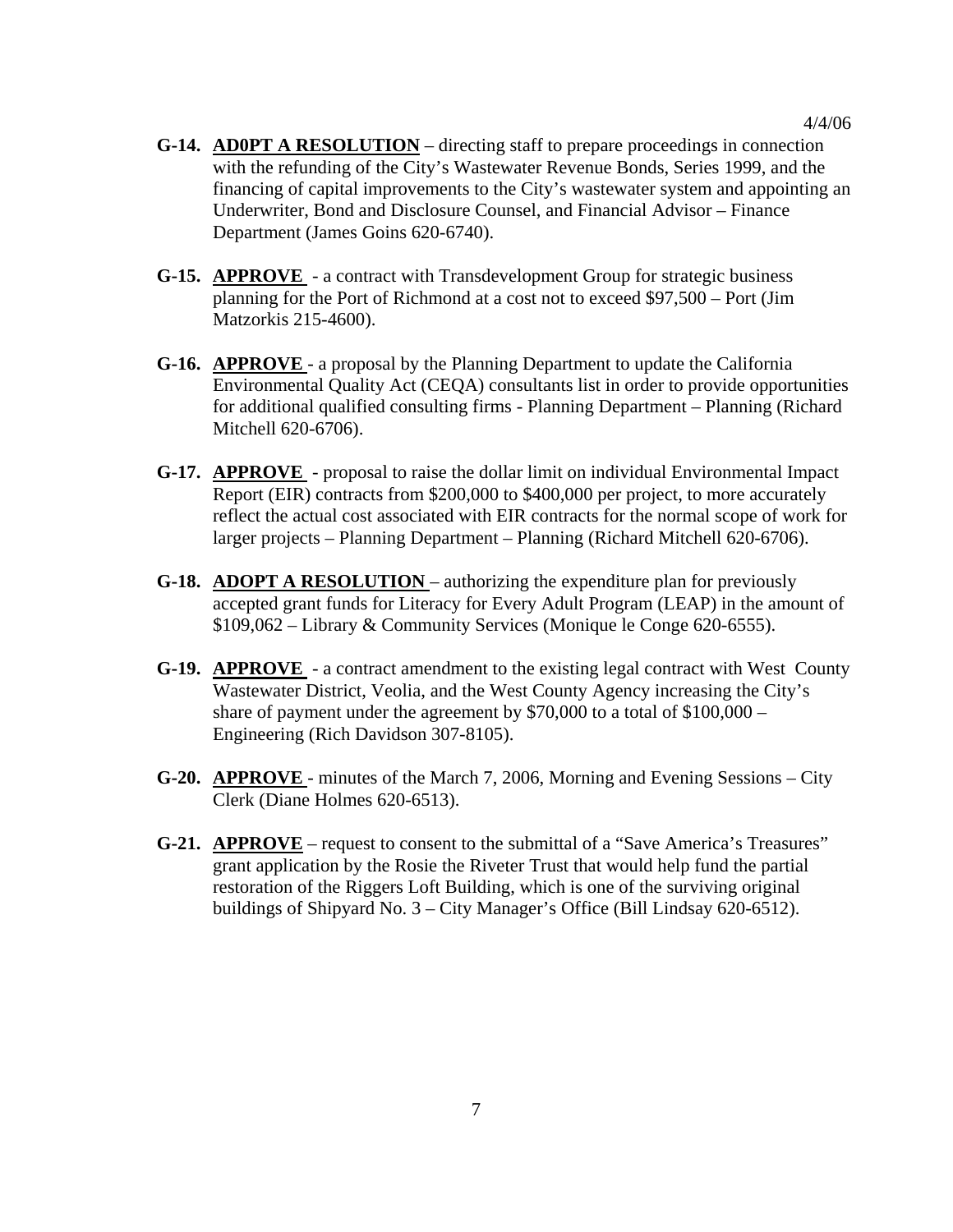### **H. PUBLIC HEARINGS**

- **H-1. APPEALS**  by Richard Lompa and Peter Meier, the developer, of the Design Review Board's approval of signs and design modifications to the Macdonald 80 Regional Shopping Center. The developer is appealing all conditions placed upon the Master Sign Program for the building mounted signage and Condition Number 16. Richard Lompa has a reciprocal Easement and Operation Agreement and asserts that review and all planning of the project to be illegal – Planning (Richard Mitchell 620-6706).
- **H-2. CONTINUE TO APRIL 18, 2006,** appeal of Planning Commission decision to certify the Final Environmental Impact report and conditionally approve the Tentative Map and final Development Plan for the Westshore Marina Residential Condominium Development Project proposed for a 5.94 acre site located at the southern terminus of Marina Way South, city project number EID/TM 1100835 – Planning (Richard Mitchell 620-6406).

## **I. RESOLUTIONS**

**I-1. ADOPT A RESOLUTION** – relating to the Ahwahnee Water Principles for resource-efficient land use – Councilmembers Butt, McLaughlin, and Thurmond (620-6581).

### **J. ORDINANCES**

### **K. COUNCIL AS A WHOLE**

- **K-1.** Discuss the Richmond Improvement Association (RIA) proposal to implement community-based programs and direct staff to prepare a funding agreement with the RIA to provide \$200,000 in City financial support for such programs, including identified City funding sources, for subsequent approval by the Council, assuming that the RIA and City Manager can develop a plan which is adequate in terms of specificity and accountability – Councilmember Rogers (620-6512).
- **K-2.** Discuss and approve a violence reduction plan and the related intervention, prevention, and coordination strategies for the City of Richmond – Councilmember Thurmond (620-6512).

### **L. COMMUNICATIONS**

 **L-1.** Referrals to staff from the City Council.

### **M. REPORTS OF OFFICERS: STANDING COMMITTEE REPORTS, REFERRALS TO STAFF, AND GENERAL REPORTS**